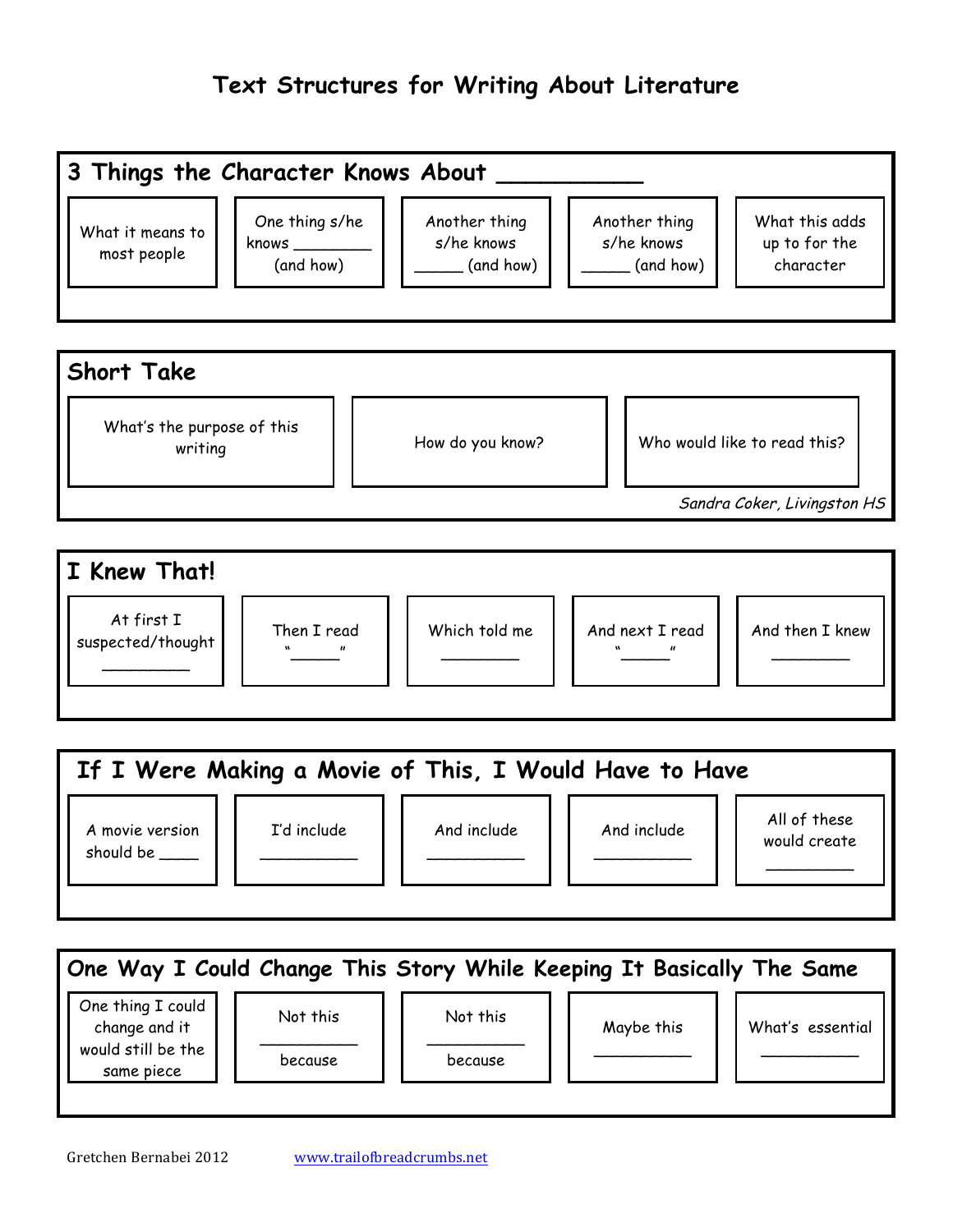| How I Figured It Out/Cracking the Code          |                   |                                                                              |                      |
|-------------------------------------------------|-------------------|------------------------------------------------------------------------------|----------------------|
| I was totally confused<br>when $I$ read $"$ $"$ | So I tried $\_\_$ | And then $\frac{1}{\sqrt{1-\frac{1}{2}}\cdot\frac{1}{\sqrt{1-\frac{1}{2}}}}$ | And now I understand |
|                                                 |                   |                                                                              |                      |





|                                     | Passages: Thumbs Up, Thumbs Down                   |                                                               |                                 |
|-------------------------------------|----------------------------------------------------|---------------------------------------------------------------|---------------------------------|
| I like the part<br>where<br>because | I didn't like the<br>part where _______<br>because | But my very favorite<br>part is $\rule{1em}{0.15mm}$<br>which | What I'd like to<br>remember is |
|                                     |                                                    |                                                               |                                 |